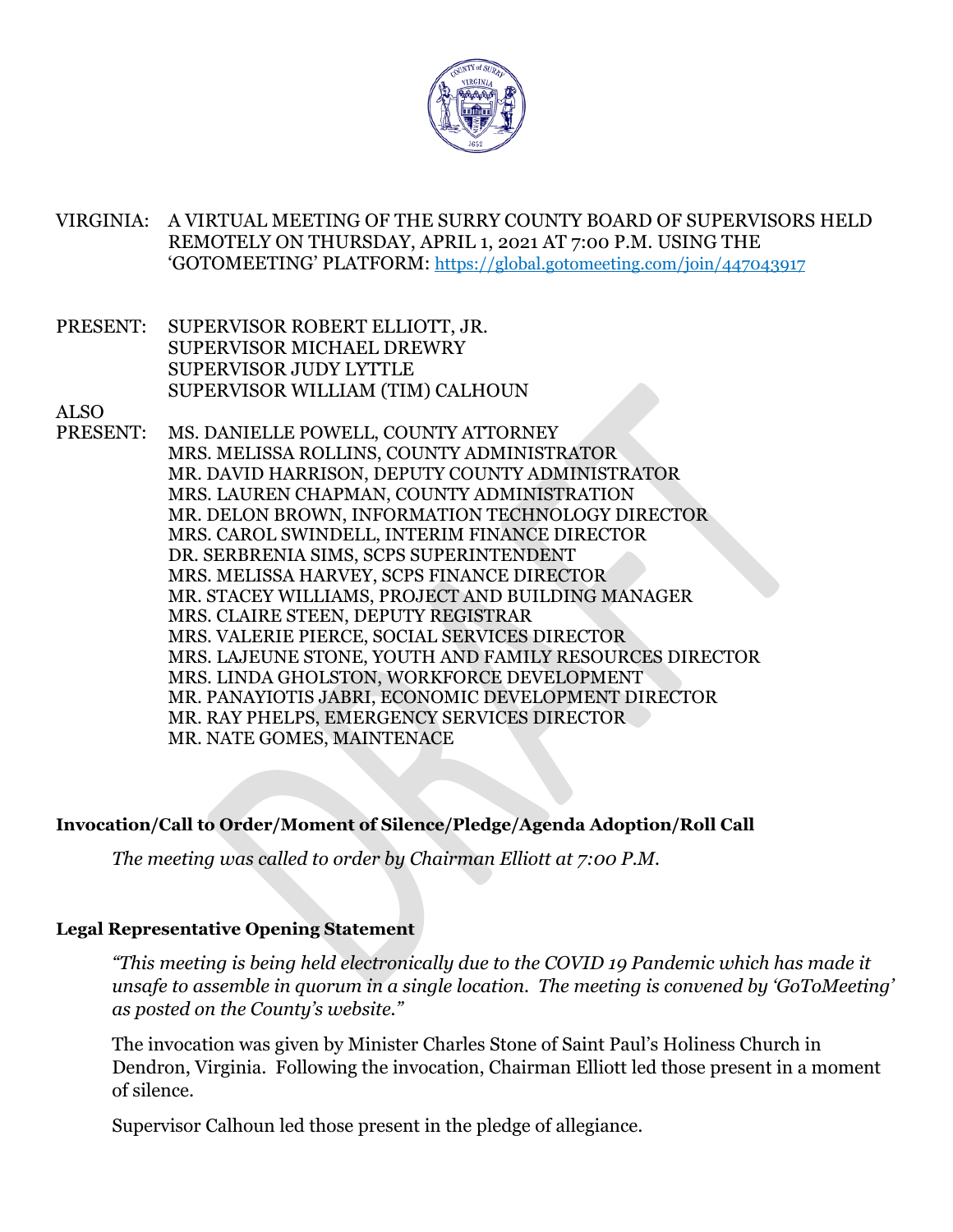

### **In Memory and Honor of Mr. Kenneth R. Holmes Sr.**

1. Resolution 2021-03; Honoring the life of Mr. Kenneth Holmes

*Supervisor Lyttle read the prepared Resolution honoring the life of Mr. Kenneth Holmes, Board of Supervisors Member representing the Carsley District.*

#### **Consent Items**

- *1. Approval of Draft Meeting Minutes: March 4, 2020*
- *2. Accounts Payable Report: Approval of Payables in the amount of \$219,706.33*
- *3. Resolution 2021-04; Surry County Clean Up Month April 2021*
- *4. Approval of Contractor to Perform General Reassessment*
- *5. Surry County Sheriff's Department Proclamation: Retirement of Lt. John Irons*

*Supervisor Lyttle made a motion to approve the consent items as enumerated. Supervisor Calhoun seconded the motion. The motion was approved during roll call vote. (Approved)* 

| AYE. |
|------|
| AYE. |
| AYE. |
| AYE. |
|      |

#### **New Business**

1. Grant Award and FY2020-21 Budget Appropriation for \$49,608 - Virginia Department of Emergency Management

*Supervisor Drewry made a motion to accept the Grant Award and FY2020-21 Budget Appropriation for \$49,608 as presented. Supervisor Calhoun seconded the motion. The motion was approved during roll call vote. (Approved)* 

| SUPERVISOR ROBERT ELLIOTT, JR.    | AYE. |
|-----------------------------------|------|
| <b>SUPERVISOR MICHAEL DREWRY</b>  | AYE. |
| <b>SUPERVISOR JUDY S. LYTTLE</b>  | AYE. |
| <b>SUPERVISOR WILLIAM CALHOUN</b> | AYE. |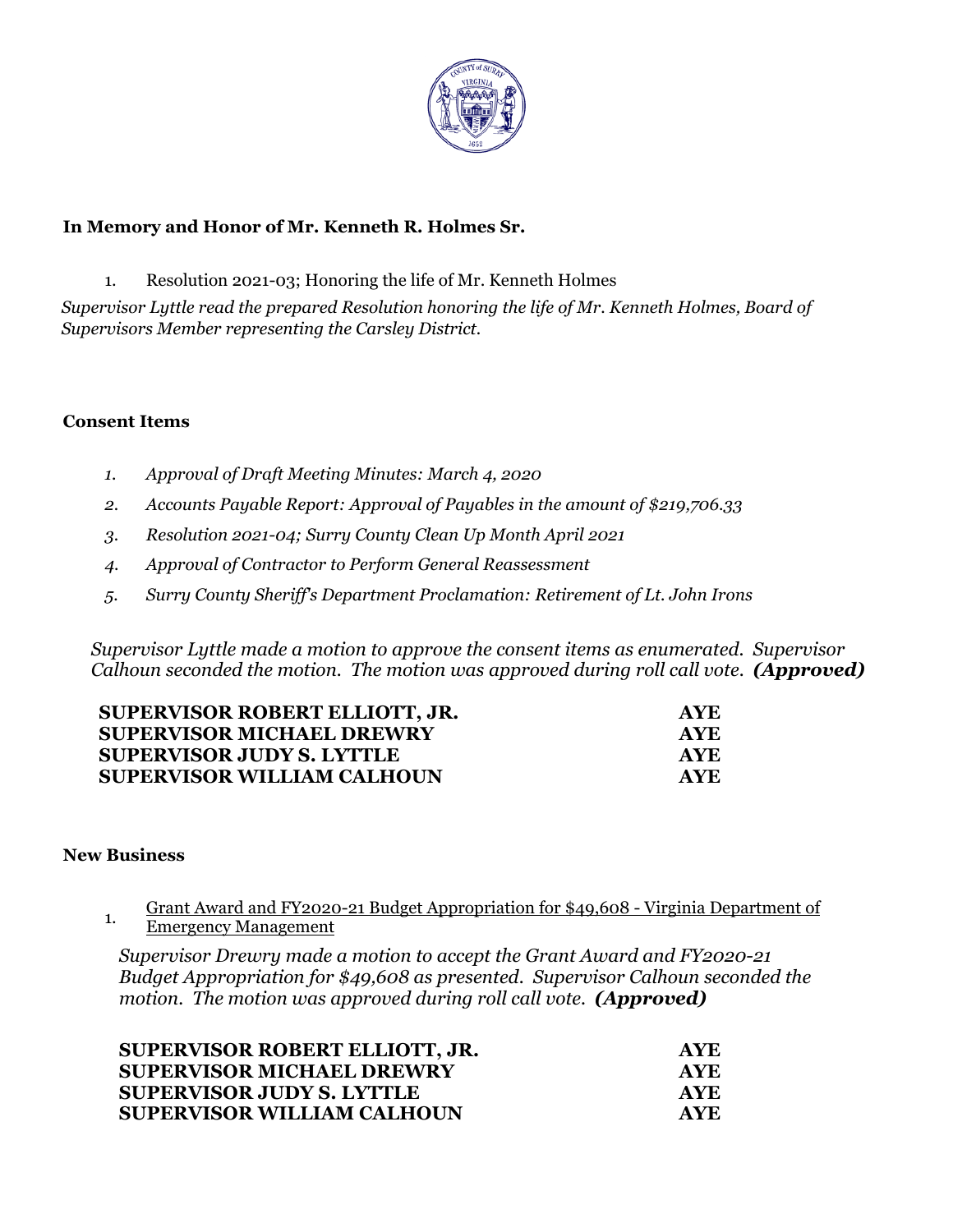

### 2. Consulting Service; Federal Engineering - County Radio System Upgrades

*Supervisor Drewry made a motion to approve the request to procure consulting services from Federal Engineering in relation to necessary County Radio System Upgrades as presented. Supervisor Lyttle seconded the motion. The motion was approved during roll call vote. (Approved)* 

| <b>SUPERVISOR ROBERT ELLIOTT, JR.</b> | AYE.       |
|---------------------------------------|------------|
| <b>SUPERVISOR MICHAEL DREWRY</b>      | <b>AYE</b> |
| <b>SUPERVISOR JUDY S. LYTTLE</b>      | <b>AYE</b> |
| <b>SUPERVISOR WILLIAM CALHOUN</b>     | AYE.       |

### **Appointments**

#### 1. Board of Supervisors, Carsley District

*Board Members will discuss the appointment process of a Carsley District representative to the Board of Supervisors during the continued meeting to be held Thursday, April 8, 2021 at 6:00 PM.* 

#### **Presentations**

#### 1. Surry County Public Schools Superintendent Proposed Budget

*Dr. Serbrenia Sims, SCPS Superintendent and Mrs. Melissa Harvey, SCPS Finance Director presented the FY21-22 Surry County Public Schools Superintendent Proposed Budget presentation. (presentation included in agenda packet)*

#### 2. Economic Development Update - Verbal, Mr. Jabri

*Mr. Yoti Jabri, Economic Development Director informed the Board of multiple Economic Development Updates. (report attached as an integral component of these minutes)*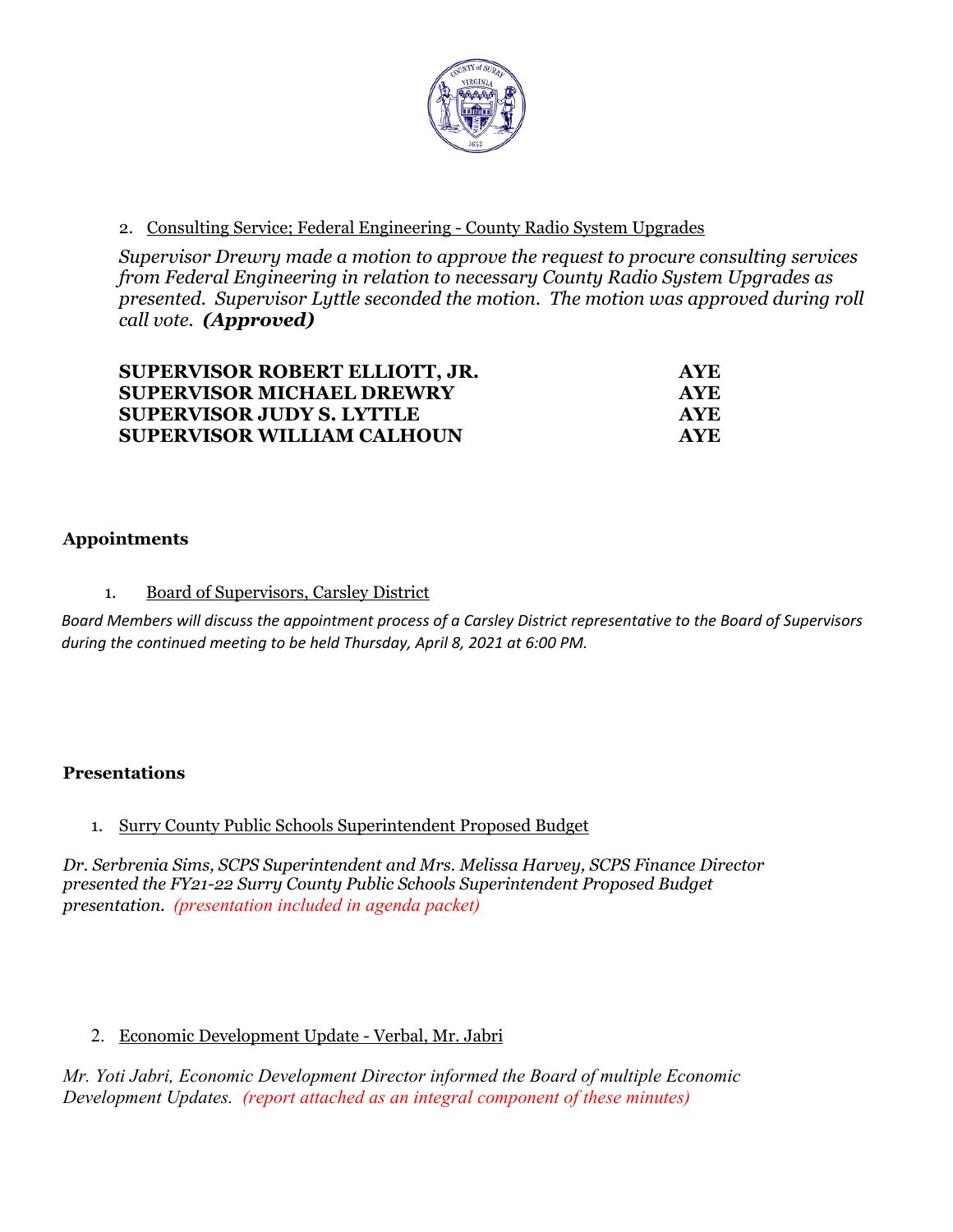

## **Public Hearing**

#### 1. Cavalier Solar LLC

*Mr. David Harrison, Deputy County Administrator and Planning and Community Development Director informed the Board of Cavalier Solar LLC's intended project detailed below. Mr. Ben Saunders, Cavalier Solar LLC, was in virtual attendance.* 

*Siting Agreement: Pursuant to Chapter 802 of the 2000 Acts of Assembly (Va. Code Sections 15.2- 2316.6 et seq.), the Surry County Board of Supervisors will hear public comments and consider the terms and conditions of the siting agreement related to the Cavalier Solar Project to be developed on parcels designated as 53-3B, 53-3F, 53-4, 53-5, 53-6, 59-31, 60-1-1, 60-12, 60-17, 60- 20, 60-21, 60-9, 61-1, 61-1-4, 61-1-5, 61-2, 61-2-1, 61-2-2, 61-2-3, 61-2-4, 61-2-5, 61-3, 61-4, 61-5, and consisting of approximately 1,341 acres, whereby the Applicant intends to develop, install, build, and operate a utility scale energy facility. The siting agreement includes terms and conditions to mitigate the impacts of the facility, including financial contributions to address capital needs of the County. The siting agreement may include terms and conditions, including (i) mitigation of any impacts of such solar facility; (ii) financial compensation to the host locality to address capital needs set out in the (a) capital improvement plan adopted by the host locality, (b) current fiscal budget of the host locality, or (c) fiscal fund balance policy adopted by the host locality; or (iii) assistance by the applicant in the deployment of broadband, as defined in § 56-585.1:9, in such locality.*

*Supervisor Elliott opened the Public Hearing for Public Comments at 8:14 PM.*

*(All Public Hearing Comments submitted to the Board of Supervisors will be included as an attachment and considered an integral component of these minutes)*

#### Surry District:

- 1. Harold Jones for
- 2. Diane Cheek against
- 3. Chelsea Jones for
- 4. Vickie Jones for
- 5. Elizabeth Pittman against

#### Bacons Castle District:

- 1. C A (Charles) Nuckles for
- 2. John Tinge against
- 3. Amy Nuckles for
- 4. Evelyn Ellis against
- 5. Vince Beale against

#### Dendron District:

1. Jessica Cunningham – against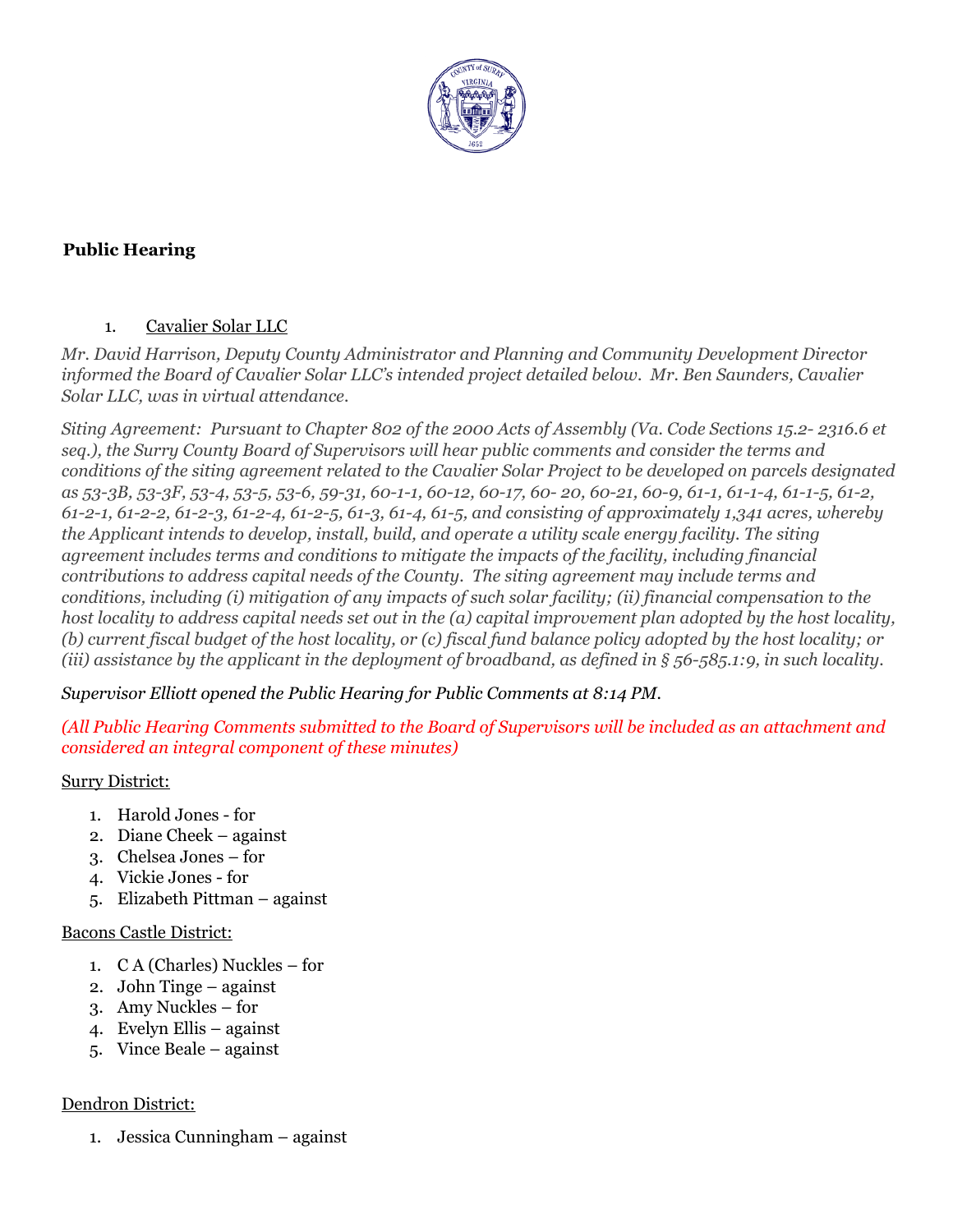

### Claremont/Spring Grove District

- 1.  $KC Hill against$
- 2. Kenny Pittman against
- 3. Susan Corvello against
- 4. William Skinner for

Carsley District

1. Brandon Eggleston - against

*Supervisor Elliott closed Public Comments at 8:45 PM.*

*After discussion, Board Members opted to defer action on the requests made by Cavalier Solar LLC until the next meeting held in May 2021. Cavalier Solar LLC will provide answers to Board Members questions in preparation for the May 6, 2021 meeting.*

*Supervisor Drewry made a motion to table Cavalier Solar LLC's presented requests at this time and revisit the request at the May 6, 2021 Board Meeting. Supervisor Lyttle seconded the motion. The motion was approved during roll call vote. (Approved)* 

| <b>SUPERVISOR ROBERT ELLIOTT, JR.</b> | <b>AYE</b> |
|---------------------------------------|------------|
| <b>SUPERVISOR MICHAEL DREWRY</b>      | <b>AYE</b> |
| <b>SUPERVISOR JUDY S. LYTTLE</b>      | <b>AYE</b> |
| SUPERVISOR WILLIAM CALHOUN            | <b>AYE</b> |

#### **Reports**

- 1. LGIP Investment Letter February 2021 (informational only, no action required)
- 2. Revenue Memo, Mr. Jonathan Judkins, Commissioner of Revenue (informational only, no action required)

#### **Public Comments**

- 1. Diane Cheek
- 2. Jeremiah Williams
- 3. Susan Corvello
- 4. Amy Drewry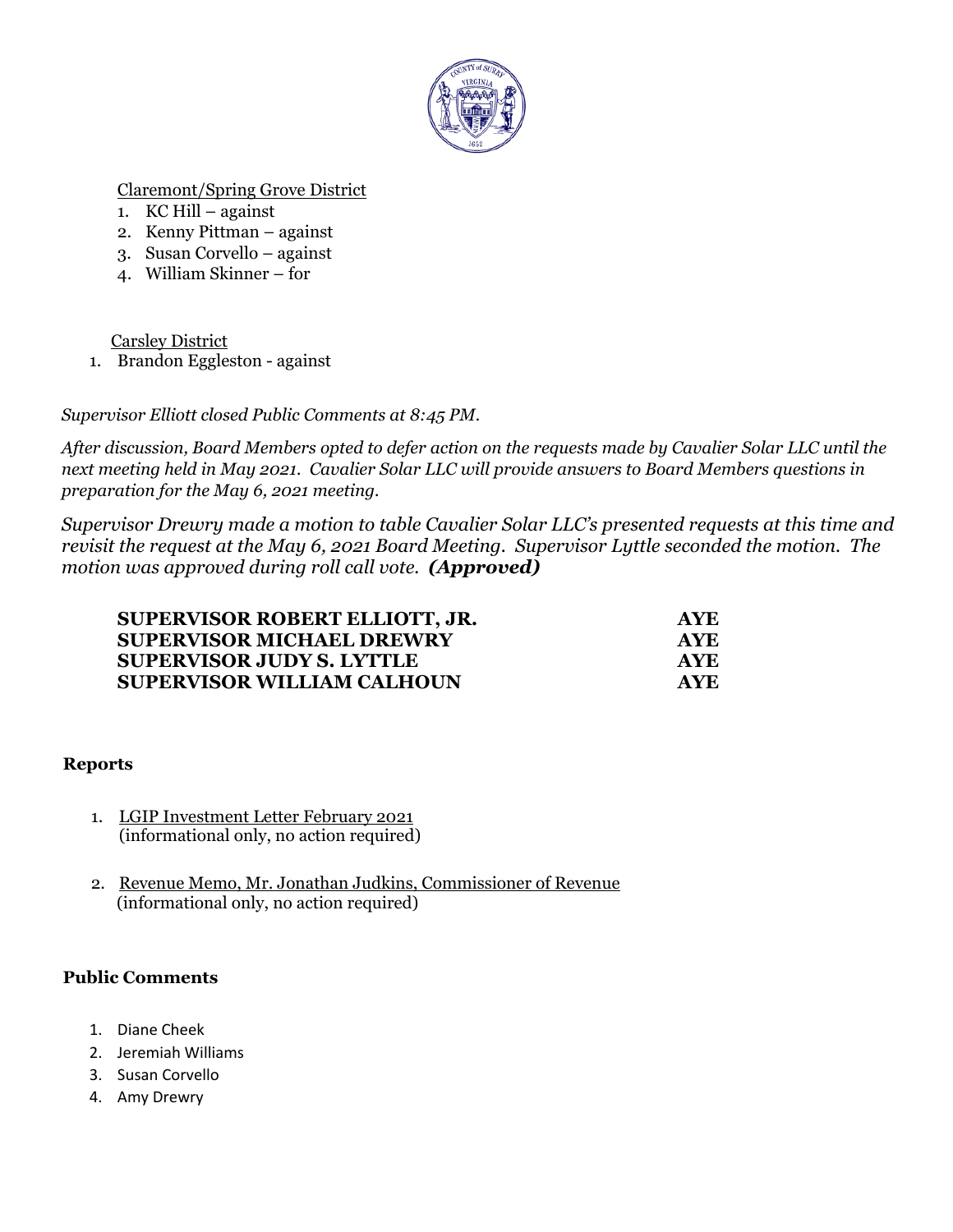

#### **County Administrator's Report**

1. Mrs. Melissa Rollins, County Administrator provided Board Members with a monthly County Administrator's Report. *(report attached as an integral component of these minutes)*

**Mrs. Melissa Rollins, County Administrator** informed Board Members tonight's meeting will be continued to Thursday, April 8, 2021 at 6:00 P.M. for the purpose of holding a Budget Work Session and discussion of the appointment of a Carsley District Representative to the Board.

*Supervisor Drewry made a motion to approve the request to hold a Budget Work Session next Thursday, April 8, 2021 at 6:00 PM as requested. Supervisor Calhoun seconded the motion. The motion was approved during roll call vote. (Approved)* 

| <b>SUPERVISOR ROBERT ELLIOTT, JR.</b> | <b>AYE</b> |
|---------------------------------------|------------|
| <b>SUPERVISOR MICHAEL DREWRY</b>      | <b>AYE</b> |
| <b>SUPERVISOR JUDY S. LYTTLE</b>      | <b>AYE</b> |
| SUPERVISOR WILLIAM CALHOUN            | <b>AYE</b> |

**Mr. Ray Phelps, Emergency Services Director** informed the Board of his latest COVID-19 updates and COVID-19 Vaccine information.

#### **For Your Information**

- 1. Windsor Mill Job Fair Flyer
- 2. Alcohol Awareness Month 2021
- 3. Child Abuse Prevention Month 2021
- 4. National Public Health Week 2021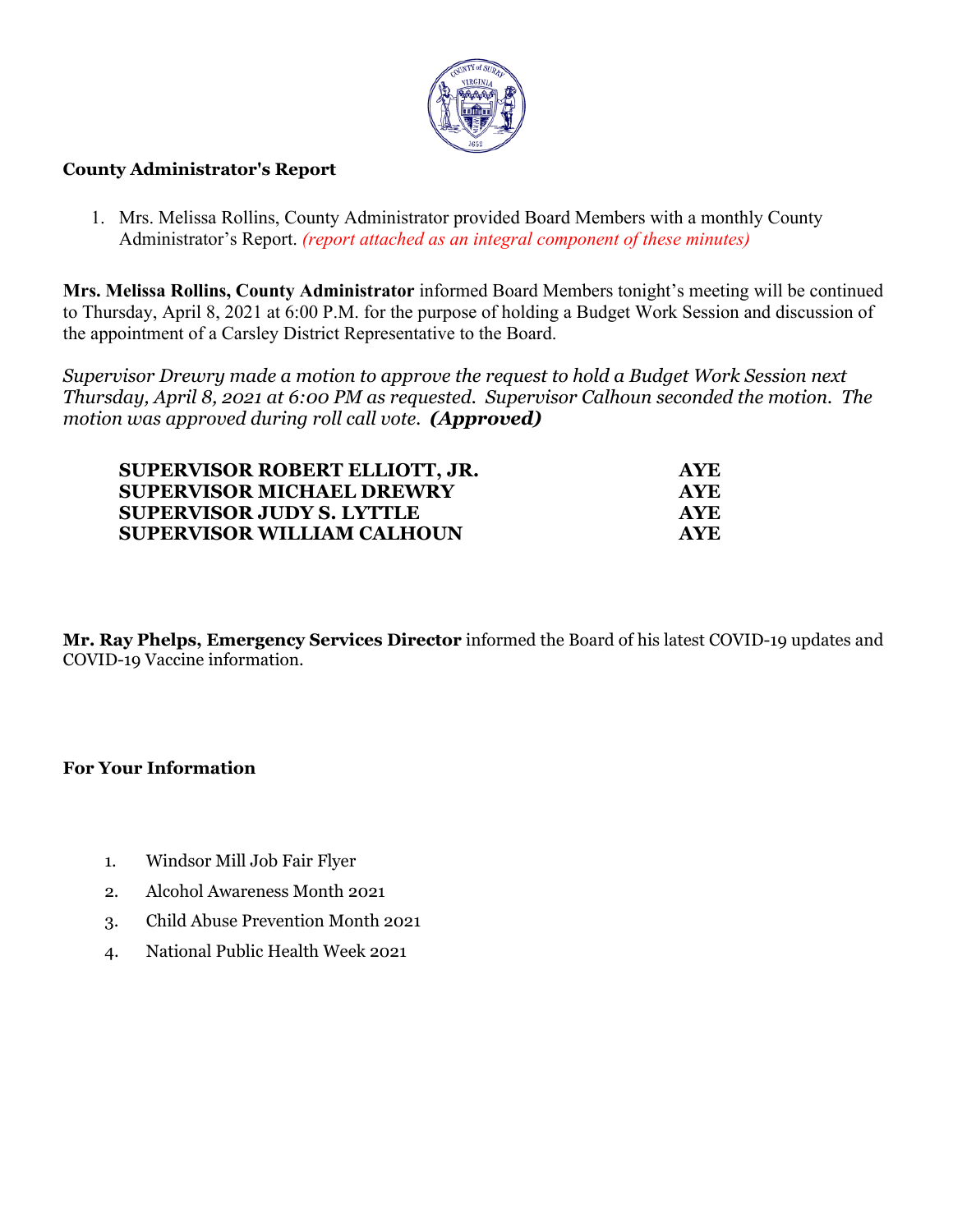

## **Adjournment**

*There being no further business before the Board, Supervisor Elliott entertained a motion to adjourn. Supervisor Drewry made a motion that the Board adjourns their meeting until Thursday, April 8, 2021 at 6:00 P.M. The motion was seconded by Supervisor Lyttle and approved by majority roll call vote.* 

| SUPERVISOR ROBERT ELLIOTT, JR.    | <b>AYE</b> |
|-----------------------------------|------------|
| <b>SUPERVISOR MICHAEL DREWRY</b>  | <b>AYE</b> |
| <b>SUPERVISOR JUDY S. LYTTLE</b>  | <b>AYE</b> |
| <b>SUPERVISOR WILLIAM CALHOUN</b> | <b>AYE</b> |

*Meeting adjourned at 9:22 P.M.*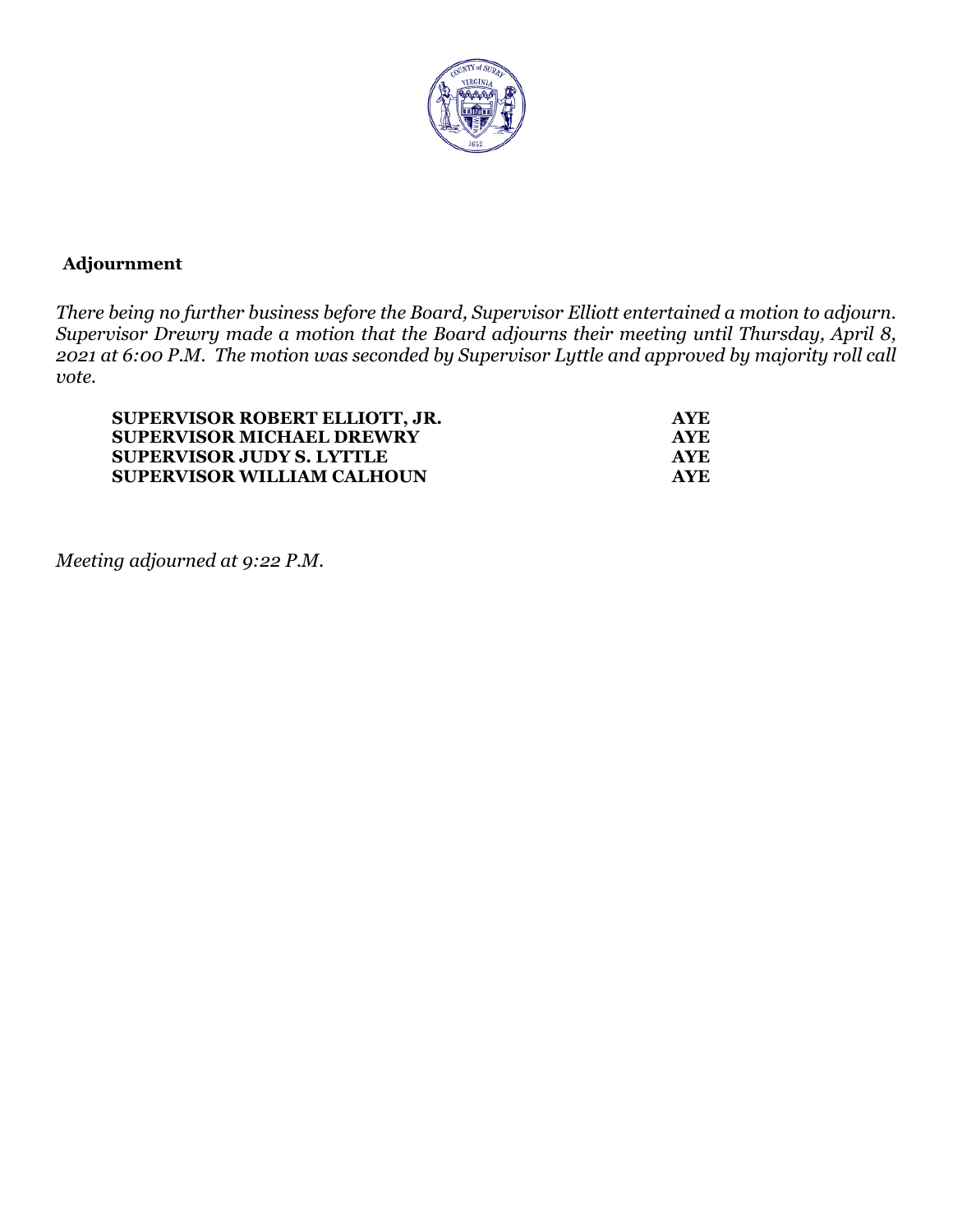Diane Sheldon <dpsheldon@gmail.com>

Thu 4/1/2021 3:59 PM

#### Forward

I am writing on behalf of myself, Diane Sheldon - District 4, owner of Hampton Roads Winery and Treasurer of the Surry County Chamber of Commerce to support the AES Cavalier Solar Project. Solar energy is a clean, safe, and renewable source of energy. AES is a current meber of the Chamber of Commerce. AES will bring jobs and tax revenue to Surry for many years to come. But most importantly, AES has shown itself to be concerned with the social and economic development of Surry, by reaching out to support local organizations and businesse throughout the COVID-19 Pandemic. AES is a business that Surry should not let get away.

Sincerely,

Diane Sheldon Hampton Roads Winery 6074 New Design Road Elberon, VA 23846 (757) 899-0203

(978) 382-0039 (cell)

Brandon Eggleston <br/>bmeggleston04@gmail.com>

Thu 4/1/2021 12:16 PM

Forward

Brandon Eggleston

Carsley district

Questions as followed

1. Who will be paying for the dismantling of these solar farms and how long do they have to complete the process?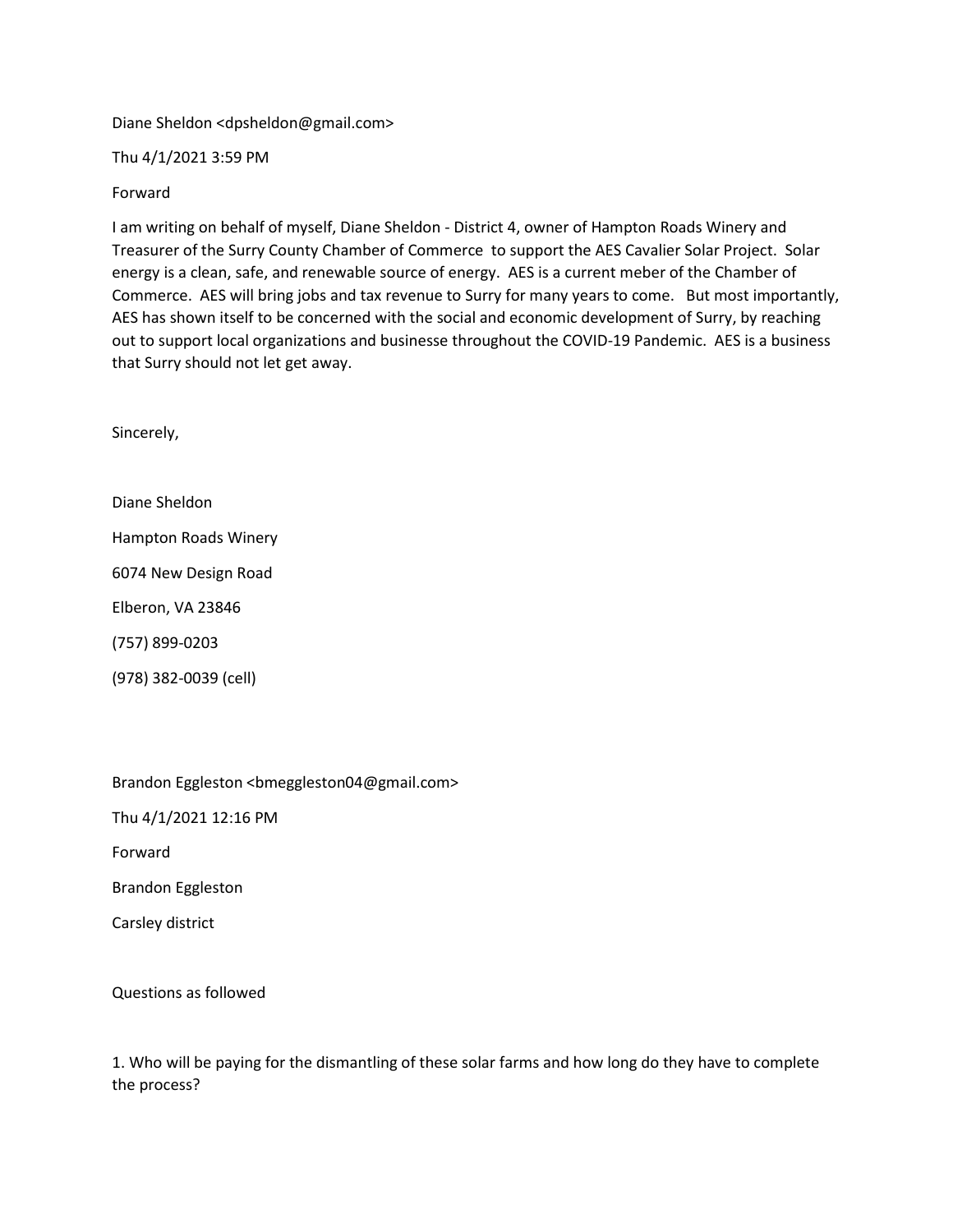2. In reference to question one, are the ones responsible going to be held responsible no matter what? EXAMPLE filing bankruptcy. If not then who will be?

3. What is the actual cost to completely dismantle these farms and is that price locked in or is it likely to double maybe triple by the time the decommission stage starts?

4. What are the long term effects of the solar farms on the land and the environment and what will be done to correct it?

5. How is this helping the people that are living in the affected areas? Will their power bill be cheaper?

6. I do not believe trading this peaceful, senic, county full of wildlife and mother nature for solar farms that won't be beneficial to this community is a fair trade.

From: "swberryman@aol.com" <swberryman@aol.com>

Date: April 1, 2021 at 10:38:40 AM EDT

To: Robert Elliott <relliott@surrycountyva.gov>, Michael Drewry <mdrewry@surrycountyva.gov>, Timothy Calhoun <tcalhoun@surrycountyva.gov>, Judy Lyttle <jslyttle@surrycountyva.gov>, Comments <comments@surrycountyva.gov>

Subject: Solar Farms

To Whom It May Concern:

 My name is Steve Berryman of 399 Alliance Road and I am a lifelong resident and farmer in Surry County. I am writing each of you to ask that you vote down tonight's solar project and any other industrial-sized solar projects that come to the county in the near future.

 Initially I was willing to give the idea of solar farms a chance but after seeing some of the negative affects of the Spring Grove solar project, I am adamantly against these large projects in Surry County. The current project being built is encompassing a large amount of land in Surry and I don't think it is the right move to ruin thousands more acres. A few weeks ago I visited fellow resident David Shook who has panels built on 3 sides of his property. To say the solar project has negatively affected him would be an understatement. His driveway has washed out multiple times since the solar panels were installed and areas of his property now have standing water causing several trees to die. I know this is just one resident and a small area bordering the panels but I can only imagine what is happening in other areas around the project.

 I am definitely not an environmental engineer but I know from working on the land my whole life that the natural landscape of earth sometimes has a hard time dealing with the amount of rainfall that can occur in one event. I believe that by drastically changing the natural landscape and installing these large areas of panels in fields and cleared woods will dramatically increase flooding and runoff in areas around the projects. I don't believe enough retention ponds can be built to catch and hold the water that will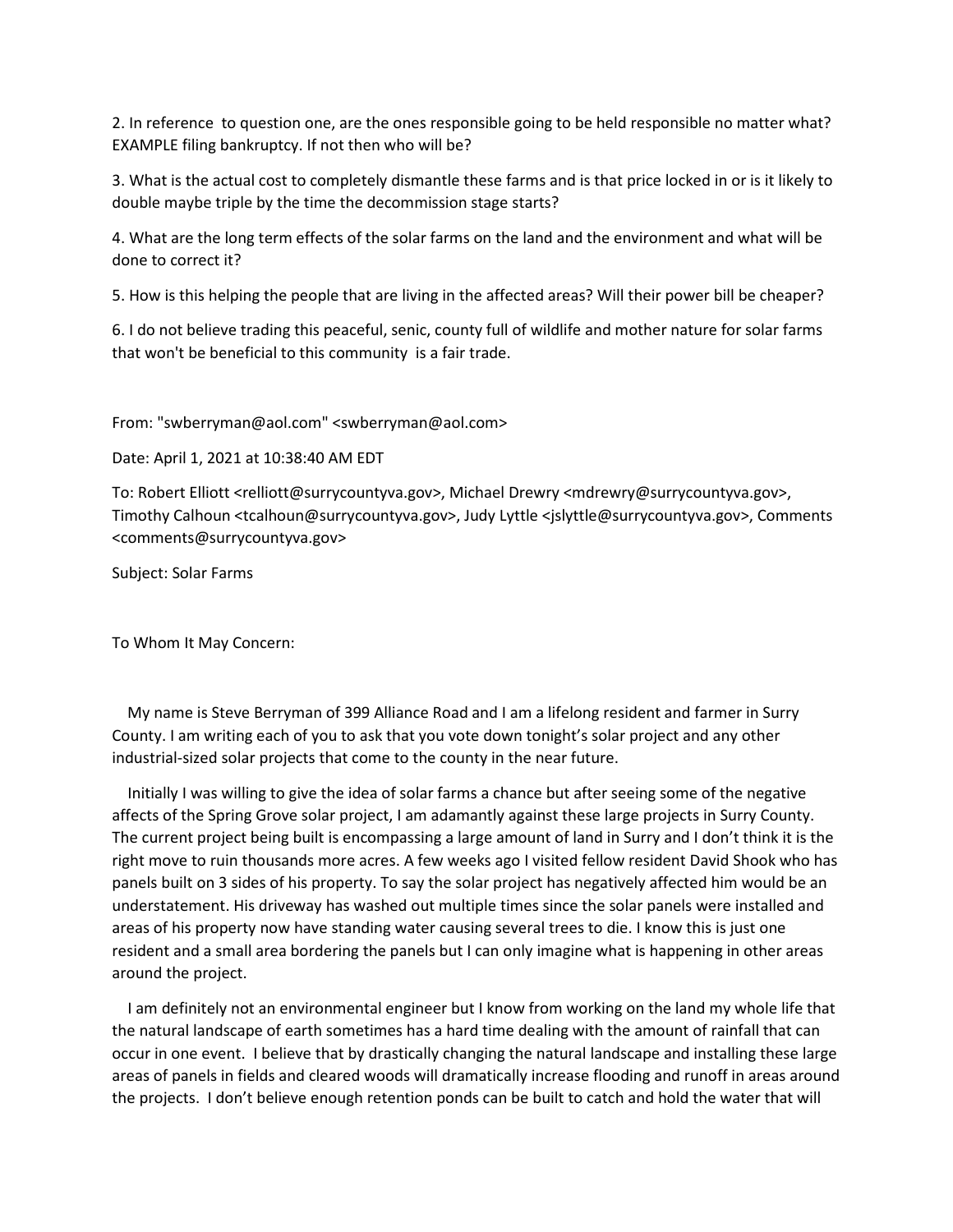be deflected off the panels. The land will be so compacted from clearing, leveling, and installing the equipment that even less water will be able to be absorbed compared to current conditions. This will lead to more runoff, especially in a 4-5 inch (or more) rain, which we all know happens more frequently now.

 I think solar electric generation has a place in this day and time but I think they instead need to be installed in cities or on roof tops. No amount of money is worth Surry County losing this massive amount of farms, forestland, and our rural character.

Respectfully,

Steve Berryman

From: Steven Pittman <itatafarms96@gmail.com> Date: Thu, Apr 1, 2021, 9:51 AM Subject: Board meeting To: <jlittle@surrycountyva.gov>

Mrs Little this is Steven Pittman I want to send you my family's concerns on the solar project proposed cavalier project. My family is probably on of the larger adjoining land owner's to this project. We know from study that adjoining land values decline. With my parents in their eighties and we being a family farm are worried if have to sell land my parents worked and payed taxes to county all these year's how will this affect us with taking care of them in future if have to sell land for care. We pride ourselves in farming so the citizens of surry and nation have food. The other is the road from route 10 to berrymans corner White Marsh is barely able to accommodate two cars let alone tractor trailers of the amount this project will entail. The money they are offering for roads will only be a drop in bucket to keep road safe for citizens and power plant workers. Please look at all aspects of this because money is not everything when it come to Surrys citizens and children. Thanks for your time Steven Pittman 757/880/4015

I see no reason not to approve the solar project as will be a great source of revenue for the county ,that could be used for other projects and programs,and maybe keep our taxes from going up.Most of the land they are proposing to obtain is to wet for residential use or is protected wetlands that can't be developed anyway.And it seems that most of the complaints are from people who don't have land near the project,where as I have it on three sides of me. With all the talk about renewable energy and climate change now is the time to act.At first I was against it but the manager of the project Ben Saunders addressed every concern my wife and I had.So l hope the board members will vote to approve the project. Thank You. Jasper Wooten.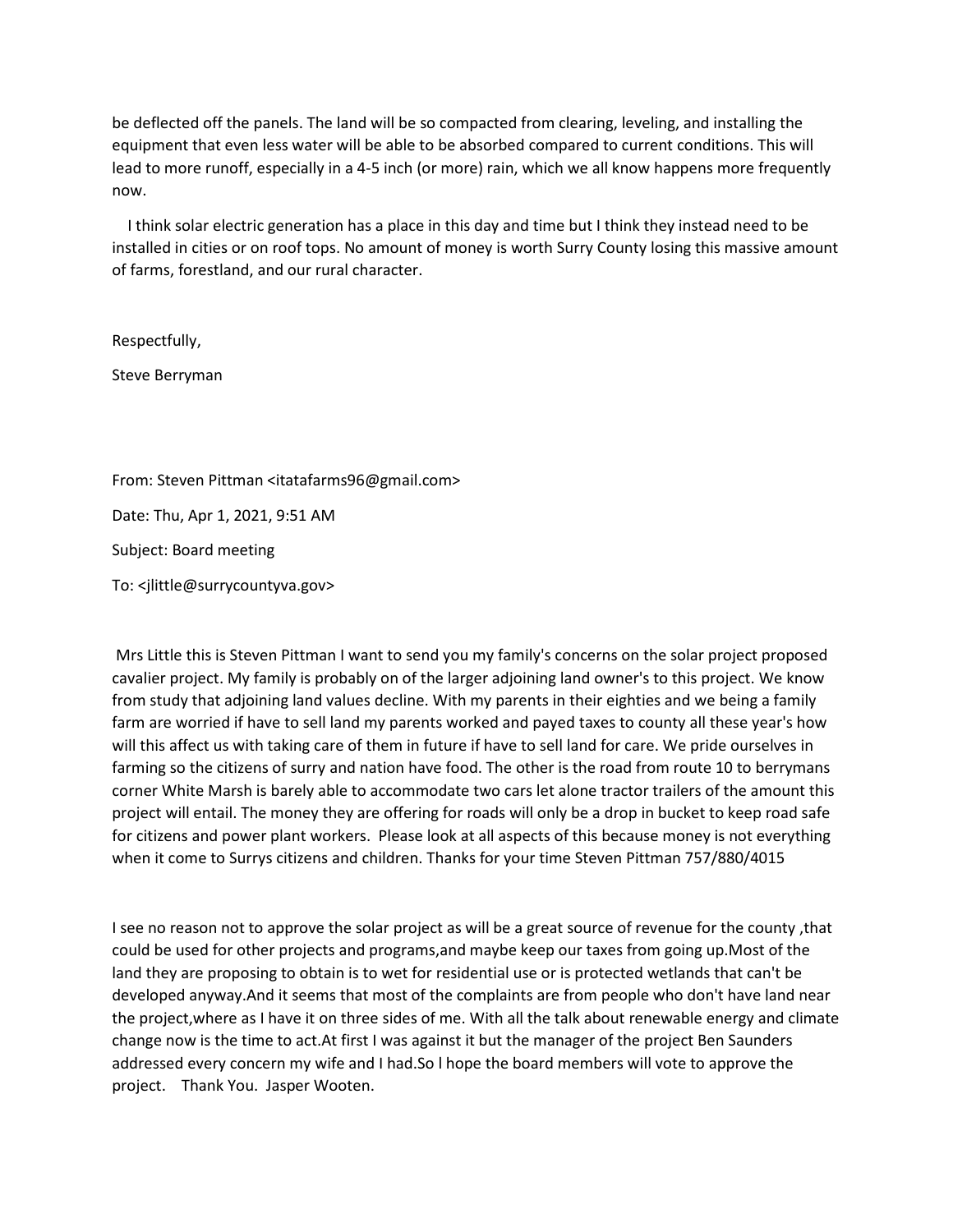e

Nancy Kells McNamara <nancykells@outlook.com>

Wed 3/31/2021 11:48 AM

View with a light background

Reply all

I just wanted to say thank you! Thanks for encouraging people to wear masks. I saw that on your Facebook page today. Also, I just got a card in the mail which allowed me to call to register myself for the vaccine. I was feeling frustrated since my doctor is only doing 65+ and I haven't been able to get one at CVS due to not being over 65 or in school staff so I really appreciate you all doing what's best for the county and helping us by getting us the vaccine. I registered today and wish I had known about the event today to have registered in time to get my appointment today, but I'm grateful I'm at least on my way to getting one finally. I have terrible asthma and on 3 different prescriptions for it so it's serious and I am a health risk. I feared our county would be like so many rural counties in this country who are often last on the list for things to get to us. Thanks for taking the initiative. I appreciate it!

-Nancy Kells McNamara

Carsley, VA

From: Sam Edwards <sedwards@edwardsvaham.com>

Date: March 30, 2021 at 3:51:49 PM EDT

To: Melissa Rollins <mrollins@surrycountyva.gov>, David Harrison <dharrison@surrycountyva.gov>, Panayiotis Jabri <yjabri@surrycountyva.gov>

Subject: In favor of solar farms

Here are some facts about the AES Cavalier Solar Project: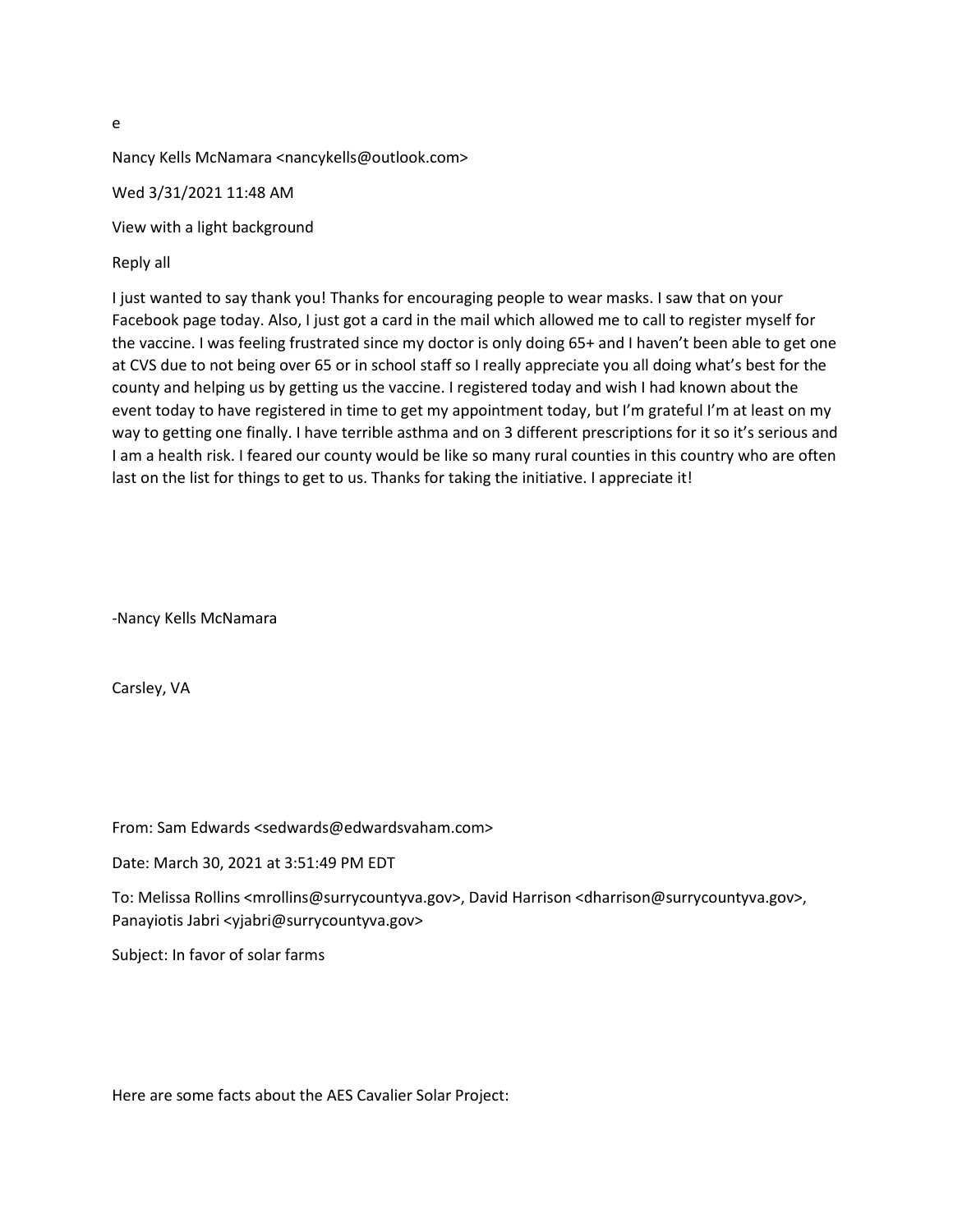The project will be one of the largest taxpayers in the county just behind the Nuclear power plant.

The project will provide a new source of local revenue without increasing any county costs, school enrollment, or placing demand on local infrastructure.

The project will be screened by either existing vegetation, or, where it does not already exist. AES is going above county requirements by planting more evergreens than needed to ensure the project will be well screened.

Cavalier Solar will generate \$16.7 Million in revenue for Surry County over the life of the 35 year project. If the property were to remain as is, it would generate just over \$500 thousand for Surry County over the same time period. Cavalier Solar will pay to Surry County 33 times the revenue as would be paid if the project site remained unchanged.

Cavalier Solar will not require investment by the County—it will not increase demand on schools or area infrastructure. In fact, because the project will be required to repair any damage to area roadways caused by traffic associated with the project, the project is likely to improve local infrastructure at no cost to the county.

The workers hired to construct Cavalier will support the local economy by spending their money in area businesses.

Per Cavalier Solar this is how they will address the following concerns:

Decommissioning

Q. How can the county be certain that the panels will be removed at the end of the project's life?

A. Shutting down operations and removing the facilities, including all solar panels and platforms, and returning the site to usable condition, is a process called "decommissioning." This is a critical aspect of any solar project and it is regulated by Virginia law. AES is required to submit a decommissioning plan and bond to both counties. Decommissioning requirements will be included in the county permits.

Road conditions

Q. Road conditions are important. How do you make sure our roads will be in as good or better condition once construction is complete?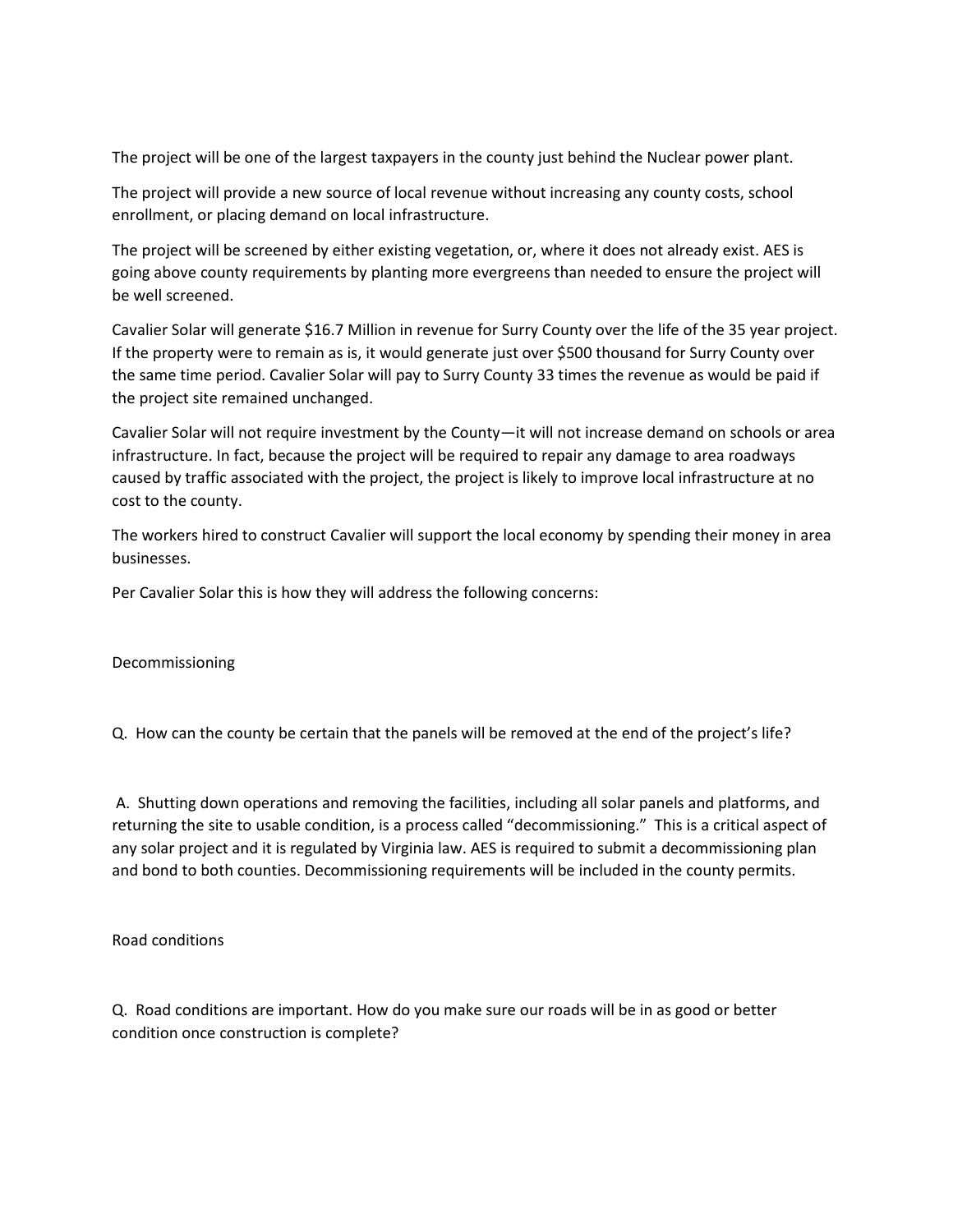A. We work with state and local authorities to ensure that road conditions are not impacted by construction vehicles. Before any work is started, we have the roads assessed to determine the condition of the roads, bridges and culverts we will use, and which need to be improved before work can begin. We then meet with the entity responsible for maintenance of the road, usually the state or county, to review our findings and ensure no information is missing. Improvements made to the roads are paid for by AES, formerly sPower.

The document detailing the road conditions before work begins is essential because it is used by us, the county and state to determine to what extent construction vehicles have impacted the roads. AES is fully responsible for paying for the repair of all damage to area roads caused by our use of the roads.

Edwards is in favor of solar farms in SURRY County.

Samuel W Edwards III

S. Wallace Edwards & Sons, Inc.

757-650-8182

From: Emily Seward <seward9310@gmail.com>

Date: March 31, 2021 at 8:01:43 AM EDT

To: Ben Saunders <ben.saunders@spower.com>, Comments <comments@surrycountyva.gov>, David Harrison <dharrison@surrycountyva.gov>, Judy Lyttle <jslyttle@surrycountyva.gov>, Michael Drewry <mdrewry@surrycountyva.gov>, Melissa Rollins <mrollins@surrycountyva.gov>, relliot@surrycounty.gov

Subject: Re: Public Comment for BOSM-4-1-2021

We write to you today, to express our support of the Cavalier Solar project currently being planned for development in Surry and Isle of Wight Counties.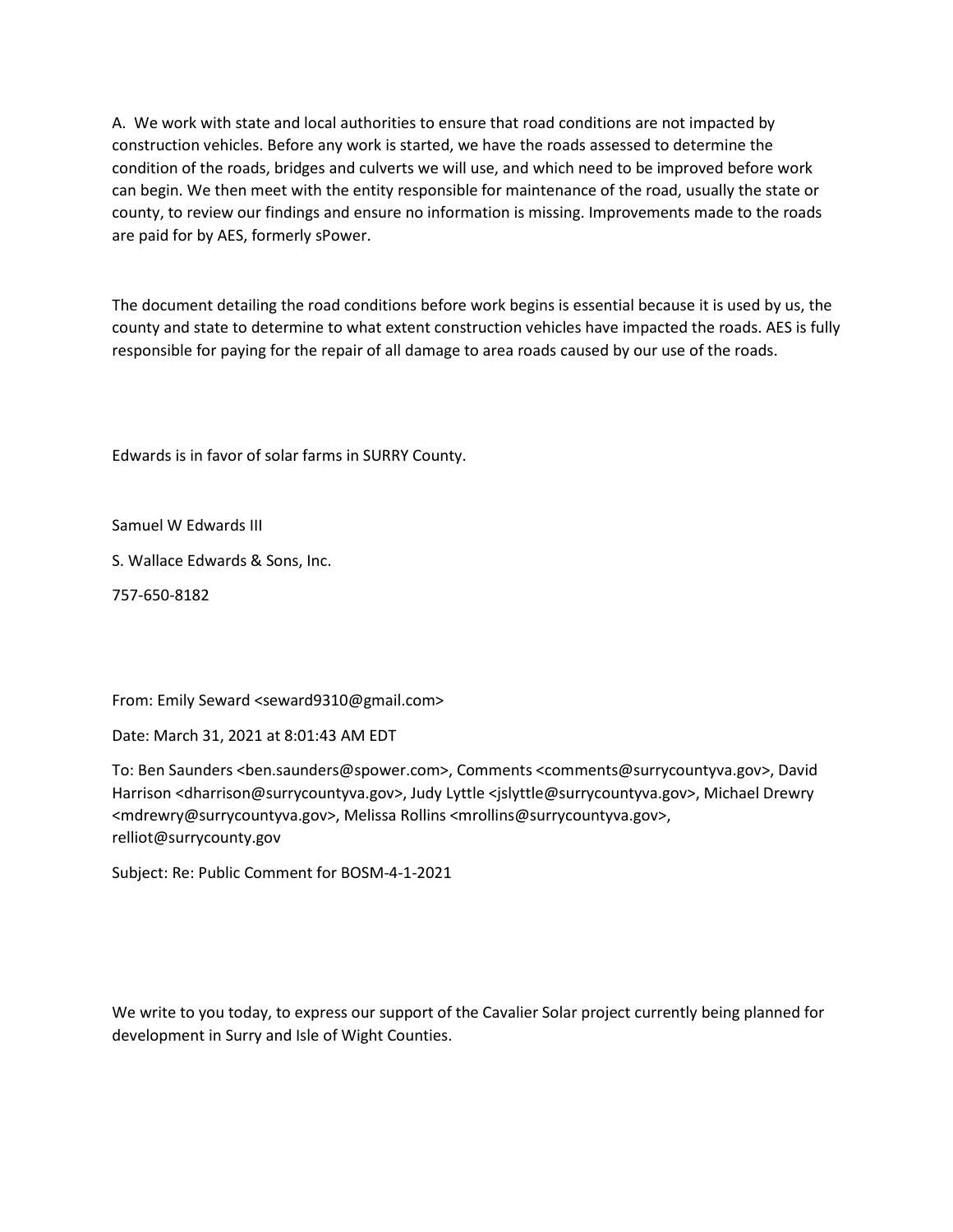Our involvement with this project began only after careful consideration of the benefits Cavalier Solar would bring to us and our communities.

Solar Power is not a new technology. There are a great number of facilities

in operation throughout our country and abroad and many of those have been producing solar energy for decades. There is an abundance of information and research materials available from the United States and Europe showing solar energy facilities to be reliable, cost effective, and safe.

Cavalier Solar is committed to building a facility that will be a good neighbor, blend in, and not detract from our natural surroundings. The facility will not be seen or heard and there will be no pollutants released. There is often terrible flooding on Beechland Road and White Marsh Road near the project site. Cavalier Solar has offered to add these problem areas, outside of the projected solar facility site, to its own storm water system, effectively eliminating this problem.

Over the last few years, we have had interactions with numerous representatives from Cavalier Solar and always found they genuinely care about making this project a benefit to our community. As lifelong residents of Surry and Isle of Wight, we know there is a great need for the tax revenue and the temporary as well as permanent jobs generated by this project. The skill set acquired by our county residents who participate in the construction of the facility will be invaluable and easily translated into future employment opportunities since there are and will be numerous solar projects planned for construction in Southeastern Virginia in the coming years.

Because of the proximity to the Dominion Septa Substation and the sparsely populated nature of this part of the county, Surry County can reap substantial financial rewards for decades to come. Therefore, we see no negatives to this opportunity that Cavalier Solar presents to the county.

In closing, we cannot overstate the importance of replacing the use of fossil fuels with clean, cost efficient solar generated power. Our community can give our future generations a healthier world in which to live.

We thank you for your time.

Sincerely,

Michael and Emily Seward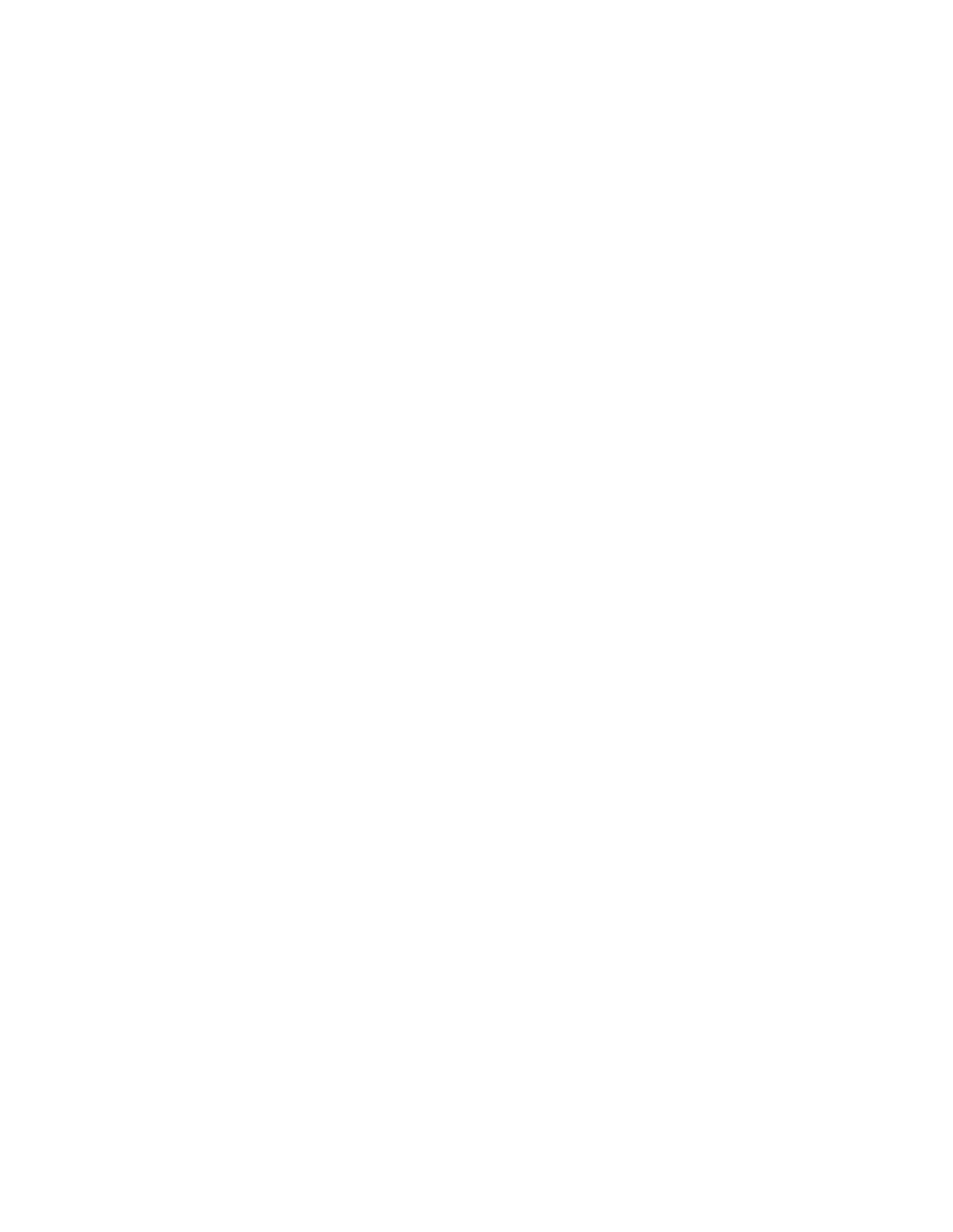## **Economic Development Report**

**Good Evening Chairman Dr Elliott, Board Members, Mrs. Rollins, and others joined with us virtually. Thank you for letting me speak this evening. I will give a quick Economic Development Report.** 

## **Ambassador Program Launch**:

We have launched our first Surry County Ambassador Program. This program allows individuals who are passionate about the advancement of Surry County the ability to advocate on the county's behalf. Ambassadors will engage with state and federal government officials, chambers of commerce, regional organizations, community development partners, developers, hospitals, universities, and tourism agencies to advocate for Surry County's goals and initiatives.

## **Tourism Video:**

We are scheduled to begin filming of our very first Tourism video which will highlight tourist attractions and businesses within our VTC Wanderlove Campaign. We are planning for this to be completed and begin marketing in the Summer reaching our top target markets of Richmond, Hampton Roads and the DC area. I have to commend Mrs. Berhausen, our Tourism Coordinator, as she won the VTC Tourism Recovery Grant to complete this.

## **Commercial Prospect:**

We have a very exciting commercial prospect who has signed a purchase agreement within the Town of Surry. At this time, I cannot disclose more details per the buyer's request. This is a step in the direction that aligns with our Comprehensive Plan to take steps in the revitalization of our downtown.

**Farmers' Market:** We are working with Mrs. White from the Virginia Cooperative Extension, and Mr. Jones, from Parks and Rec, to bring more visitors and vendors to our Farmers' Market by aligning County Events and activities to bolster Agrotourism as well.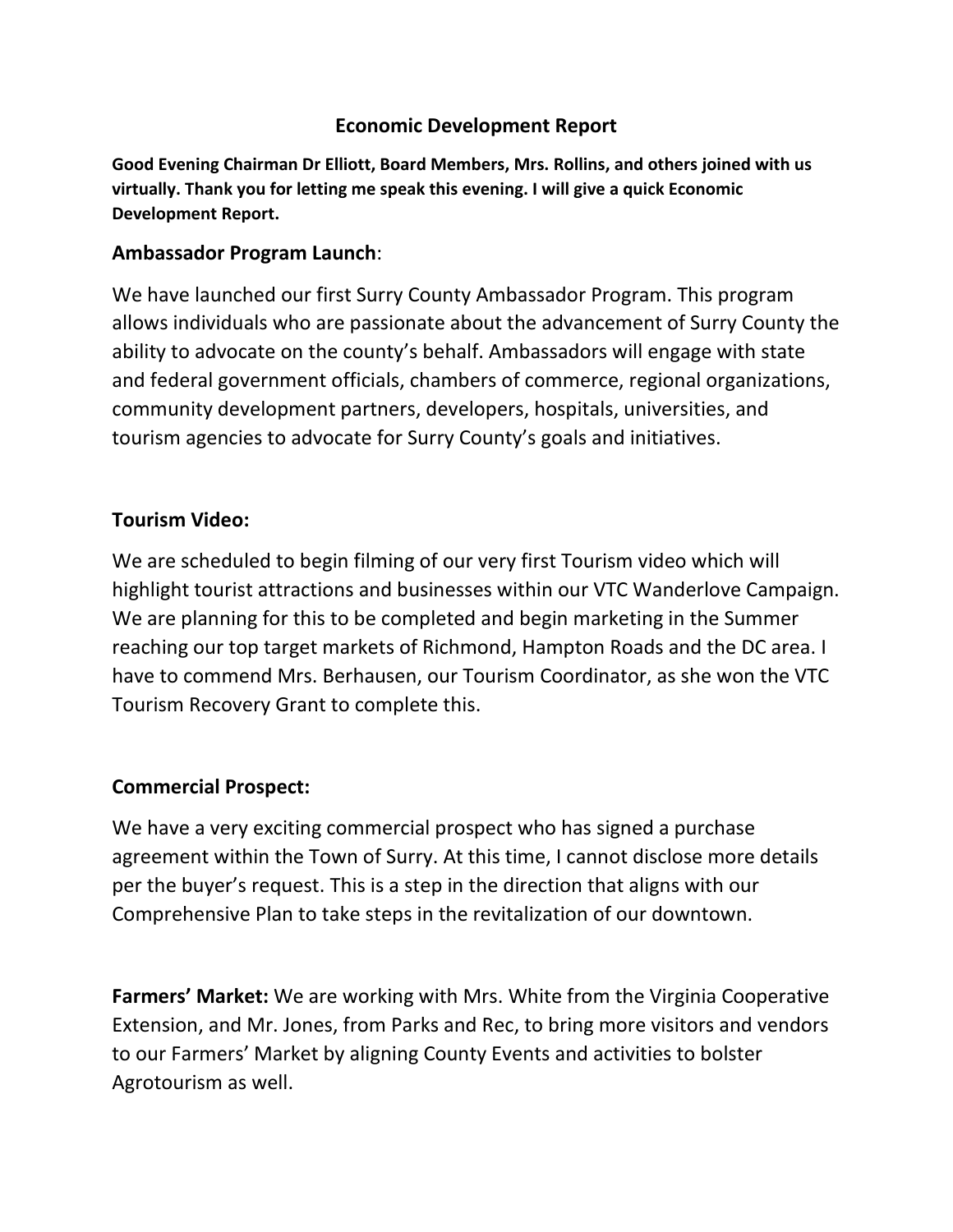**Business Roundtable:** We plan to have a Virtual Business Roundtable on May 11th at 12pm during the National Economic Development and Tourism Weeks to highlight what Economic Development and Tourism is, current projects and goals in the future. We invite all county businesses to attend. More information to come on the event soon.

**Broadband:** The Broadband Update Meeting that was held on March 16 is now available on our website for those that could not attend. We want to thank PGEC for taking the time out to thoroughly explaining the project.

I will now go over the PGEC RURALBAND Report. PGECE has passed a total of 2079 homes, they have 68 pending applications, with 664 homes connected and 447 poles replaced with 15 new applications for the month of March.

I also wanted to share to the public the Emergency Broadband Relief Fund that the Federal government has available to citizens which allows those qualified individuals to apply for subsidiary assistance for broadband service. Those wanting to apply are to contact your local Internet Service Provider to begin that process.

# **VEDA Award:**

Surry County was 1 out of 3 localities statewide to win a VEDA Community Economic Development award. The video acceptance including some of our Board of Supervisors, Administrator and PGECE was aired at the Statewide VEDA Spring Conference. A press release as you have in your packet was also sent out by VEDA to congratulate the winners on this award. We have been given many kudos by state and local officials. And, Kudos again to leadership in taking on this project for the betterment of our community and economic well-being.

And that concludes my report.

Thank you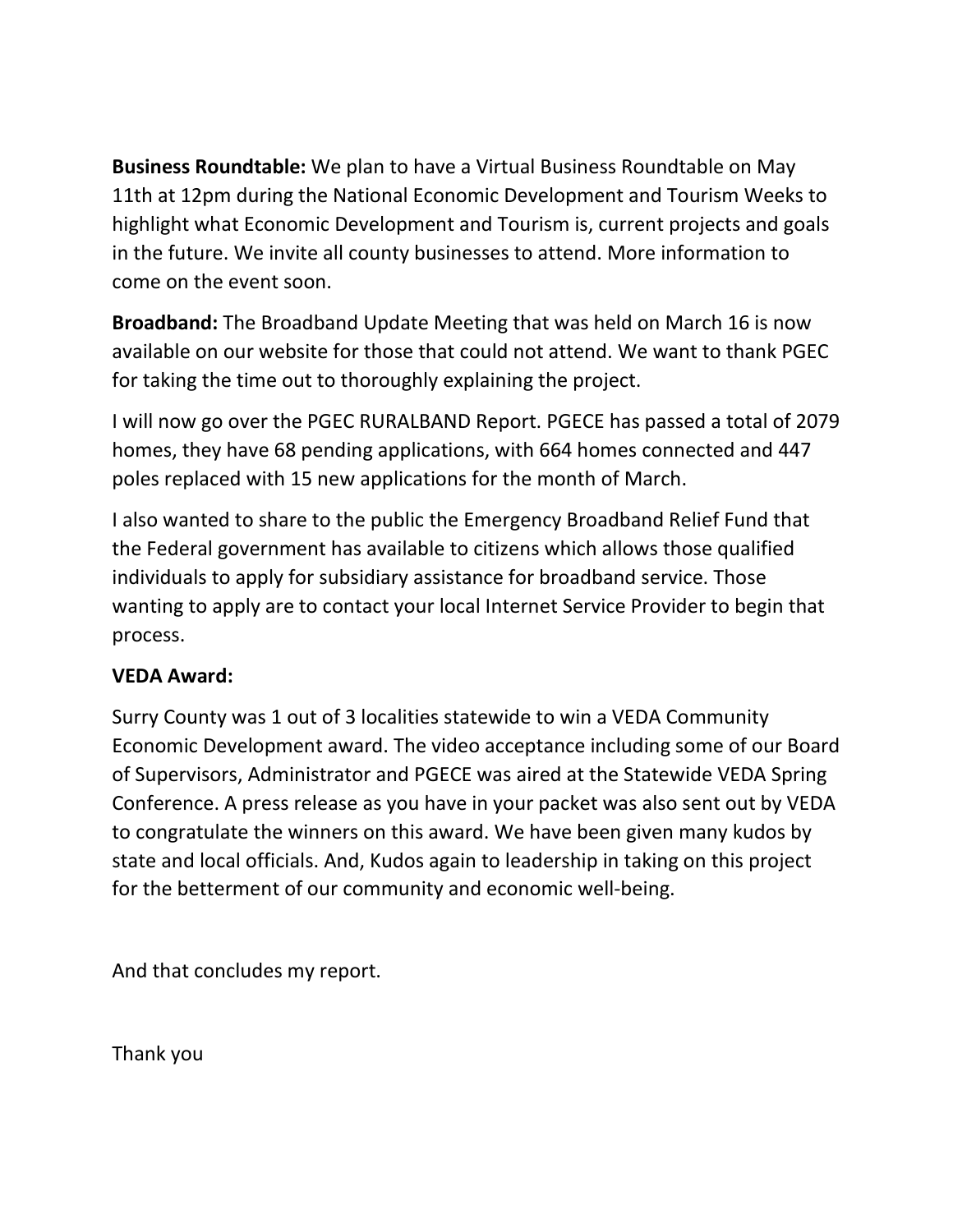# **County Administrator's Update – April 1, 2021**

Good evening members of the Board of Supervisors and citizens of Surry County:

Congressman McEachin's office has advised that the Committee on Appropriations [announced](https://appropriations.house.gov/news/press-releases/delauro-announces-community-project-funding-in-fiscal-year-2022) that they will be accepting requests for Community Project Funding in appropriations bills for the upcoming fiscal year and have met with localities to discuss the opportunity to submit projects for the bill. Staff is diligently working to carefully vet this request, to hear from the Board and to put together the appropriate resolution at the next continued meeting to forward to Congressman McEachin's office before April 9th.

As you are aware the new American Rescue Plan will provide additional federal income stream to localities. OF the 65 billion approved for counties, Surry County is slated to receive about \$1.2 million. The funding is being provided to aid county governments in recovering from a combined demand for services during the Pandemic and reduced revenues during the resulting economic downturn. Will be waiting on Treasury Guidance.

- Community Announcements: Huge participation at the events this past weekend with Social Services sponsorship of the pre-easter parade and the giveaway of the Nintendo devices to Surry County youth which was made possible via donations from community organizations. This was followed up with the free meal giveaway from Nixon's on the following Sunday with over 200 meals served.
	- o April 19, Windsor Mill Job Fair from 10:00 to 2:00 p.m. on site.
	- o April is Child Abuse Awareness Month, Alcohol Awareness Month and National Public Safety Week is April 5-11. These proclamations are included in the agenda material and we want to respectively bring awareness to these important initiatives impacting the health, safety and welfare of the community.
	- o We are safely moving toward some departmental activities; Spring Soccer is being planned under guidelines.
- April is also Clean County Month: Citizens are asked to clean up, spruce up, and beautify their properties and the roadsides of the county during the month of April 2021. The County Solid Waste Collection Crews will provide special refuse collection containers at the following locations and times for citizens to dispose of appliances, furniture, yard debris, and scrap building material. April 10th Date & Time: 9:00am—1:00pm 9:00am—1:00pm 9:00am—1:00pm 9:00am—1:00pm Location: Bacons Castle Grocery (Rt 10 & Rt 617) Old L.P. Jackson School Site Goodson Path Collection Site (Rt 10 West) Mantura Collection Site (Rt 10 East) Employees will be cleaning alongside Colonial Trail west on April 30<sup>th</sup>. If you are a citizen group or business, tell us about your cleanup efforts, we would love to share what you are doing on our social media and website platforms and to recognize your efforts at a future BOS meeting. Send it to Lauren Chapman. Earth Day is April 22<sup>nd</sup> and VA Cooperative Extension will be taking part in community cleanup activities.

April 24th 9:00am—1:00pm 9:00am—1:00pm 9:00am—1:00pm 9:00am—1:00pm Claremont Fire Station (28 Mystic Ave.) Pineview Road Collection Site (off Rt 40) Claremont Beach Villa Road Goodson Path Collection Site (Rt 10 West)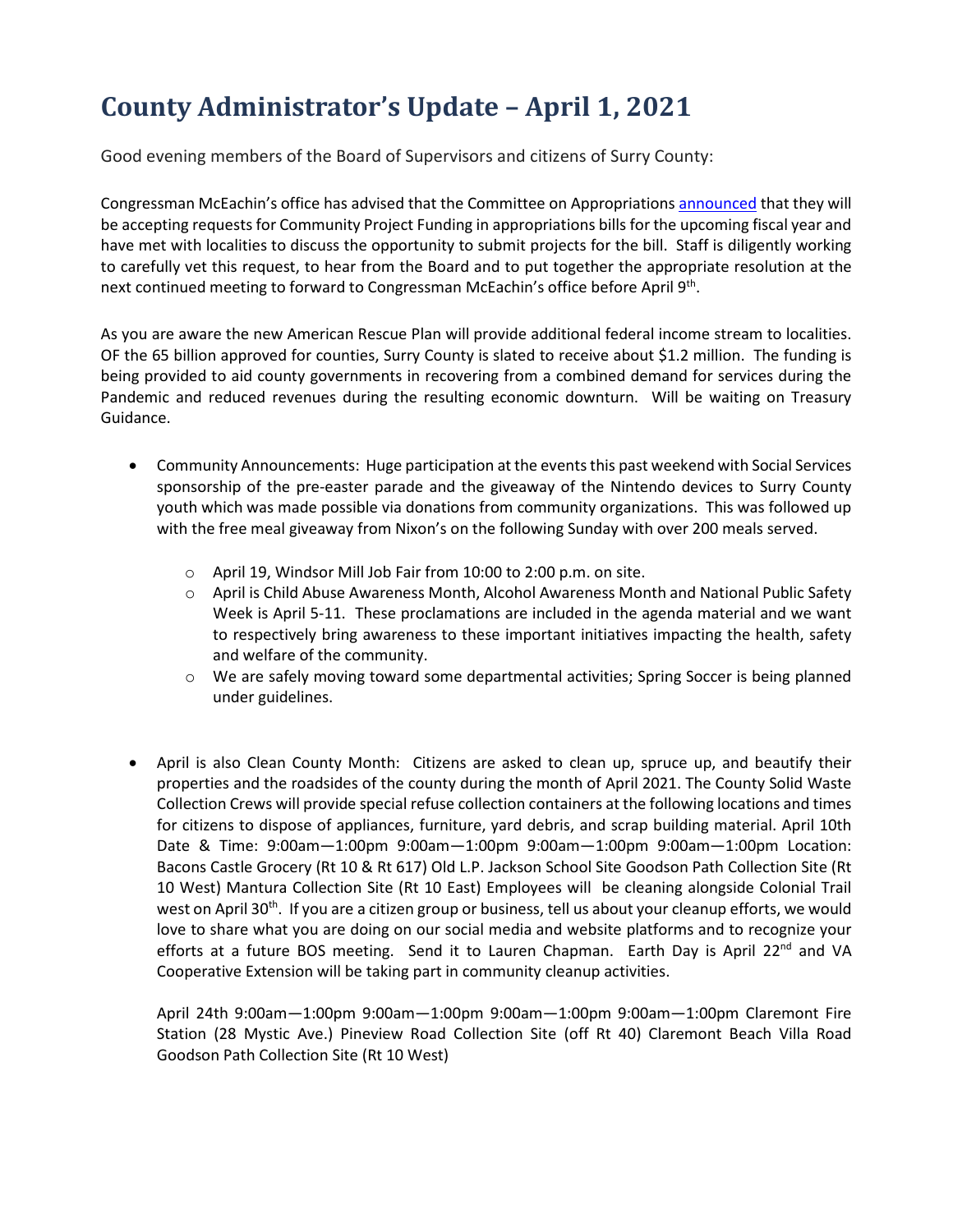Project Updates –

- The electric messaging signs for the government center will be finished soon; the footing work has started for the brick work to commence on next week. The **mobile signs for Claremont, Surry and Dendron were delivered to the Government Center and the Town of Dendron has taken their sign off our hands.**
- Budget: Ms. Swindell and I after having met with department heads have been working on the FY 21-22 budget in preparation of getting a proposed Administrator's recommendation to you. It has been a challenging task and I know that we have much to deliberate as we continue through our work sessions. Per the budget schedule, we have a work session for April 8<sup>th</sup> and April 15<sup>th</sup>. Chairman Elliott, if the Board will continue this meeting until the April  $8<sup>th</sup>$  for the presentation and discussion that would helpful and the time per the calendar is 600 p.m.

| April 8, 2021 <sup>(1)</sup>  | Thursday  | 6:00 P.M. - Budget Work session #1 with the Board of Supervisors<br>$\bullet$                                                                     |
|-------------------------------|-----------|---------------------------------------------------------------------------------------------------------------------------------------------------|
| April 15, 2021 <sup>(1)</sup> | Thursday  | 6:00 P.M. - Budget Work session #2 with the Board of Supervisors                                                                                  |
| April 16, 2021                | Friday    | Release Advertisement for Public Hearing to the Local Paper<br>$\bullet$                                                                          |
| April 21, 2021                | Wednesday | FY 21-22 Proposed Budget is Published in the Local Paper                                                                                          |
|                               |           |                                                                                                                                                   |
| May 6, 2021                   | Thursday  | Regular Board of Supervisors Meeting<br>$\bullet$<br>Board of Supervisors Conducts Public Hearing on the FY 21-22<br>$\bullet$<br>Proposed Budget |
| May 11, 2021 <sup>(1)</sup>   | Tuesday   | 6:00 P.M. - Budget Work Session #3 with the Board of Supervisors<br>$\bullet$<br>(if needed)                                                      |
| May 13, 2021                  | Thursday  | 7:00 P.M. Board of Supervisors considers action on FY 21-22<br>$\bullet$<br>Budget, sets tax rates and adopts Budget Resolutions                  |

**Unity in the Community at Work** – It has been wonderful to continue to see the outpouring of support and volunteerism from the community. We have had great success with the vaccination clinics. The hard work by Mr. Phelps and his team on the coordination, planning and execution of the clinics has not gone unnoticed and while you Board members and citizens have expressed gratitude, and we are also receiving kudos from outside of the community from those who have seen or heard about our operations in Surry County. I have participated in a news podcast about vaccination efforts in rural communities and have bragged about Surry County. Cannot go without again thanking Prince George County, Mr. Percy Ashcroft County Administrator and his call center team for taking hundreds of calls from Surry Citizens! Not being placed in a que or a voice mail but personal connection during this time.

Lastly Board members, It was 113 years ago April 2, 1908 that the nations first Board/Council-Manager form of government was enacted in Staunton, VA and nine years ago, the General Assembly adopted their first week of April in recognition of the 1908 act and work of local governments as local government education week.

Staff Announcements: It is wonderful to receive comments from citizens about the great job that employees are doing. Mr. Emily Matthews from a citizen who spoke about her care and compassion for animals and her job during a recent response for animal control assistance; Mr. Epps, Solid Waste Attendant for his diligence in assisting residents. Ms. Chapman and Mr. Slade for quick and responsive action to a trash situation at Surry Seafood. Anytime a citizen takes the extra time to send in a note of thanks, it is a good thing for the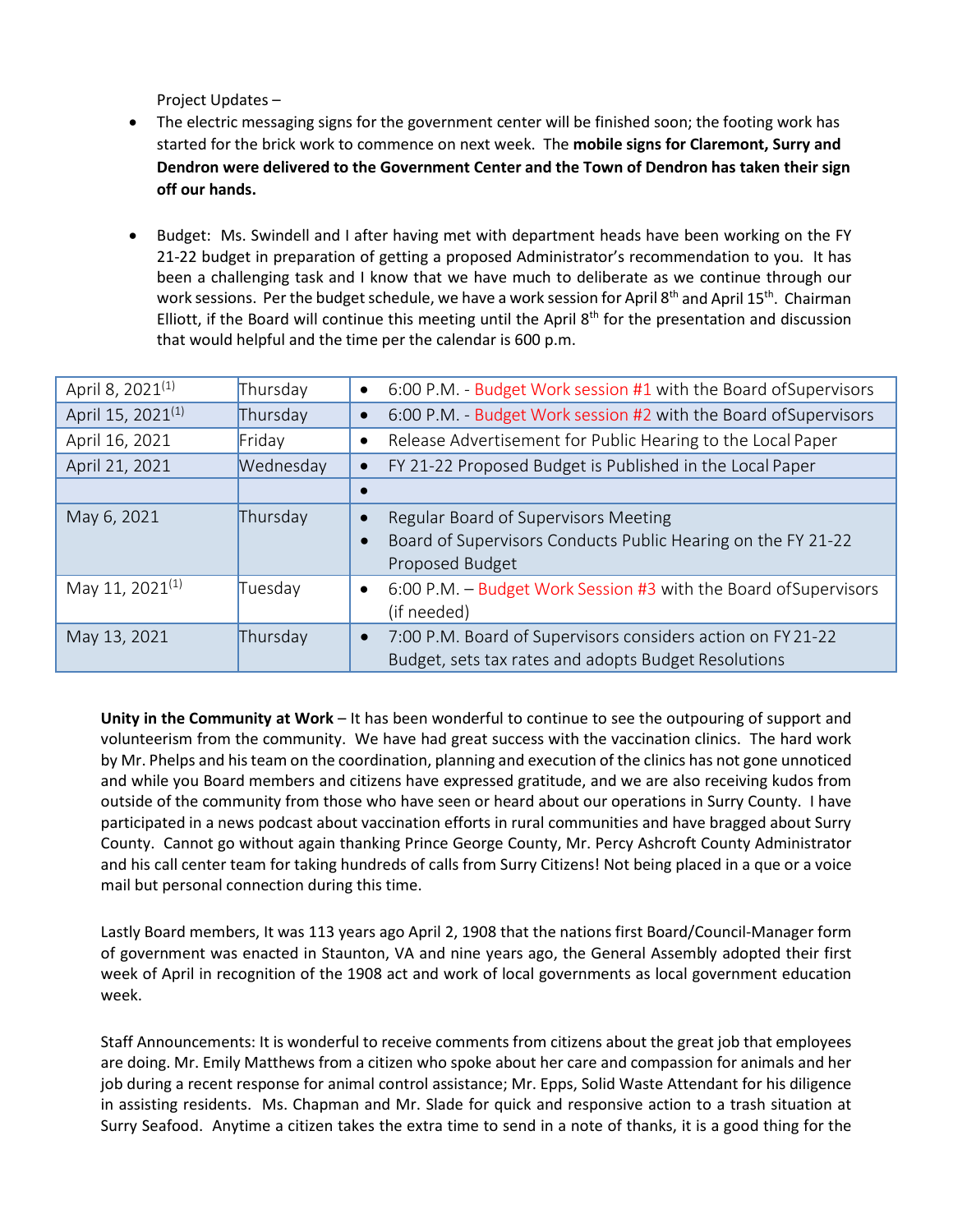team and for the County. A return phone call at the end of the day, a citizen complimented Ms. Frances Bailey in Planning & Community Development in the performance of her duties.